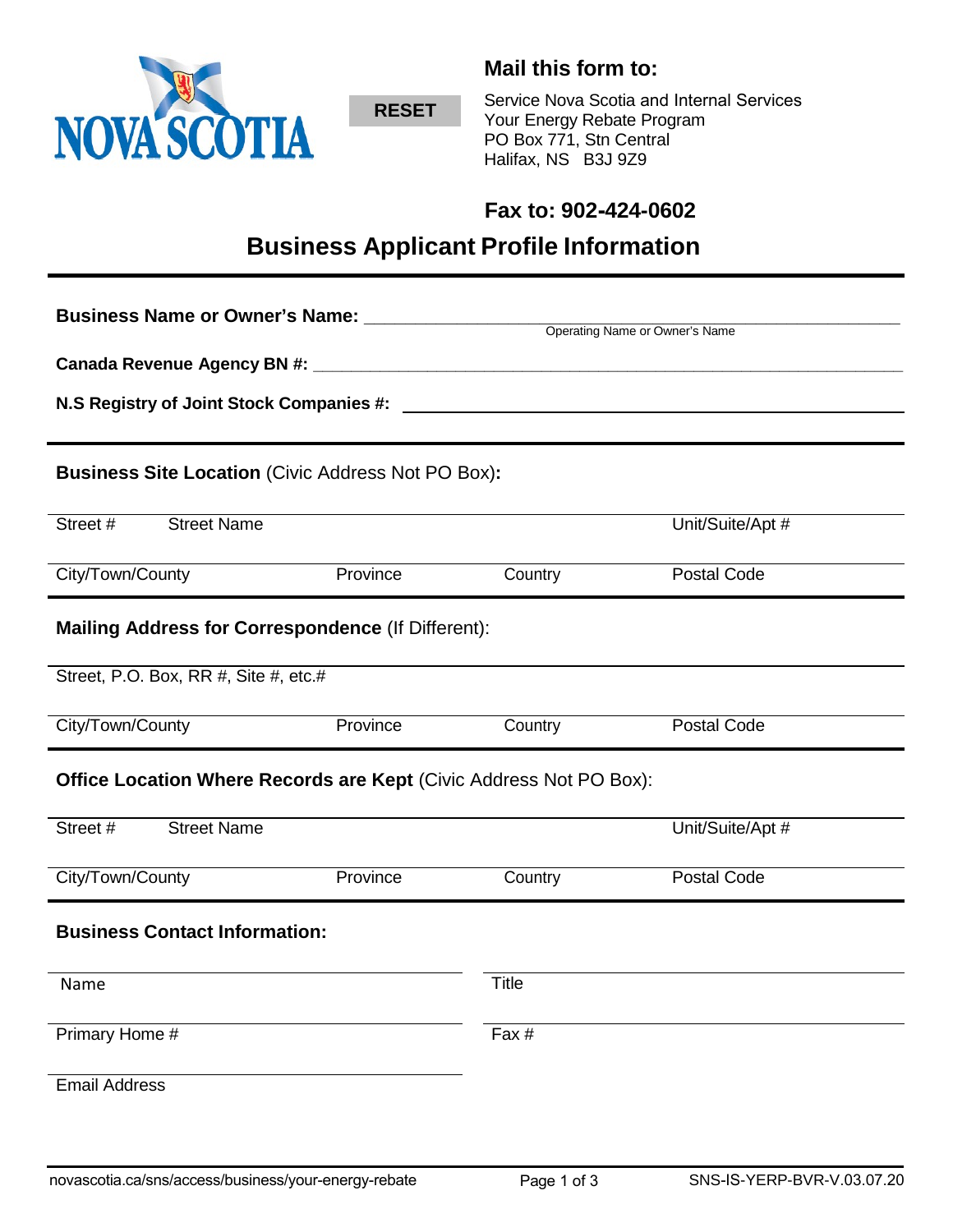

Your Energy Rebate Program Bulk Vendor Registration Form

**Questions?** Call: 902-424-5200 (Halifax Region) or 1-800-670-4357 (Toll-free in Nova Scotia) Email: yourenergyrebate@novascotia.ca

#### **1. Type of Ownership:**

J.

| Proprietorship $\Box$ |  | Partnership $\Box$ |  |  | Corporation □ Other (Specify)_ |
|-----------------------|--|--------------------|--|--|--------------------------------|
|-----------------------|--|--------------------|--|--|--------------------------------|

**2. Principal Owner(s)/Officers(s)** – Enter full name(s), titles(s) and address(es) of the proprietor, partners, or principal officers. (Attach supplementary list if required.)

| Name & Title | Address |
|--------------|---------|
|              |         |
|              |         |

# **3. Location of financial records:**

| Street # | <b>Street Name</b>                                             | City/Town | <b>Province</b> | Postal Code |
|----------|----------------------------------------------------------------|-----------|-----------------|-------------|
|          | 4. Name and title of person responsible for financial records: |           |                 |             |

| First                                                     | Middle          | Last Name (Please Print) |
|-----------------------------------------------------------|-----------------|--------------------------|
| <b>Title</b>                                              | Phone #         | Fax #                    |
| 5, Heating Energy Products Sold:                          |                 |                          |
| Stove Oil I<br><b>Furnace Oil</b>                         | Propane<br>Wood | Other                    |
| 6. Delivery Method                                        |                 |                          |
| Home energy delivered to customer's residence by retailer |                 |                          |
| Home energy picked up at retailer's location by customer  |                 |                          |